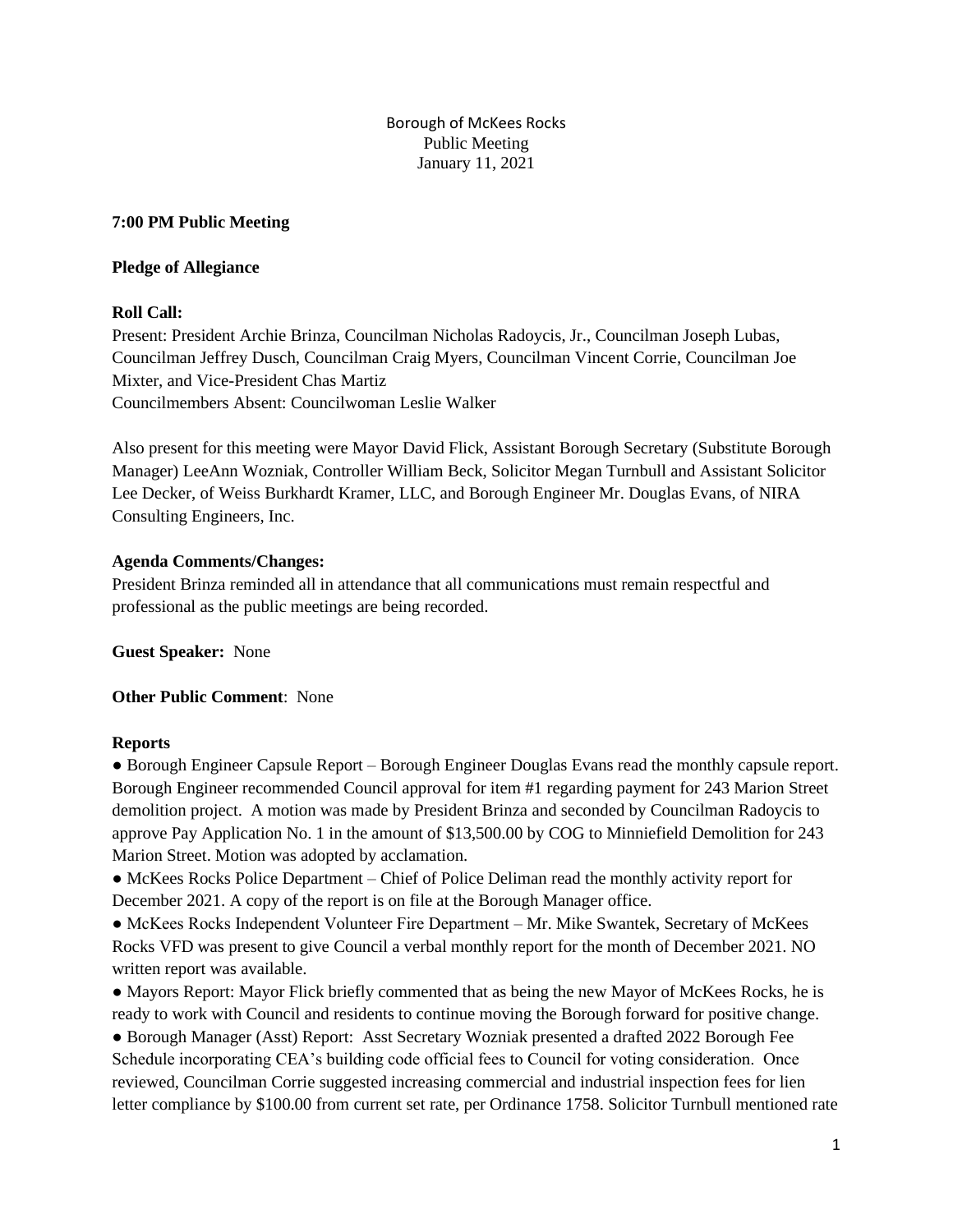increases should be able to be adopted by Borough Resolution. A motion was made by Councilman Radoycis and seconded by Councilman Lubas to adopt the 2022 Borough Fee Schedule, as amended. Motion was adopted by acclamation. Asst Secretary Wozniak also mentioned the property owner of 404 Woodward Ave, called the office requesting ACT 90 reimbursement for a fire loss in 2018, advising she needs the funds release to pay for demolition. Discussion with Council included requesting a demolition quote from owner, advising Borough would pay the demolition bill on behalf of owner, and release any remaining funds to owner once demolition is complete/cleared by Borough Inspector. Lastly, Asst Secretary Wozniak asked Council if they still want Borough emails created, which Council previously voted at past meeting in 2021, indicating it would be \$8/month per email. Council agreed the cost is unnecessary, and they will continue to use personal emails to received Borough related information.

● Borough Solicitor: Borough Solicitor Turnbull suggested to newly elected Officials to look into the Local Government Academy classes currently being offered. Solicitor Turnbull also mentioned holding an executive session in February 2022 for litigation updates.

● Code Enforcement Officer: Mr. Zac Cummings read the monthly Code Enforcement activity report for December 2021, and a copy is on file at the Borough Manager's office.

**Reading of the Minutes:** A motion was made by Councilman Radoycis and seconded by Councilman Corrie to approve the meeting minutes from December 14, 2021 public meeting. Motion was adopted by acclamation.

### **Controllers Report**:

GENERAL FUND: Both Income and Expenses had an annual budget of \$4,503,377.00. On December 31, 2021, the Income was \$3,905,186.50 or 86.72% of the budgeted Income. Expenses were \$4,203,791.37 or93.35 % of the budgeted Expenses. Balance in the General fund on December 31,2021, was \$551,591.97

SEWER FUND: Both Income and Expenses had an annual budget of \$1,976,085.00. On December 31, 2021, the Income was \$2,003,544.27 or 101.39 % of the budgeted Income. Expenses were \$1,849,755.87 or 93.61% of the budgeted Expenses. Balance in the Sewer Fund on December 31, 2021, was \$344,913.75.

LIQUID FUELS FUND: On December 31, 2021, there was a balance of \$388,523.30 in the Liquid Fuels Account.

A motion was made by Councilman Maritz and seconded by Councilman Myers to accept the final Controllers Report for 2021. Motion was adopted by acclamation.

**Bills:** A motion was made by Councilman Myers and seconded by Councilman Dusch to pay the bills. Motion was adopted by acclamation.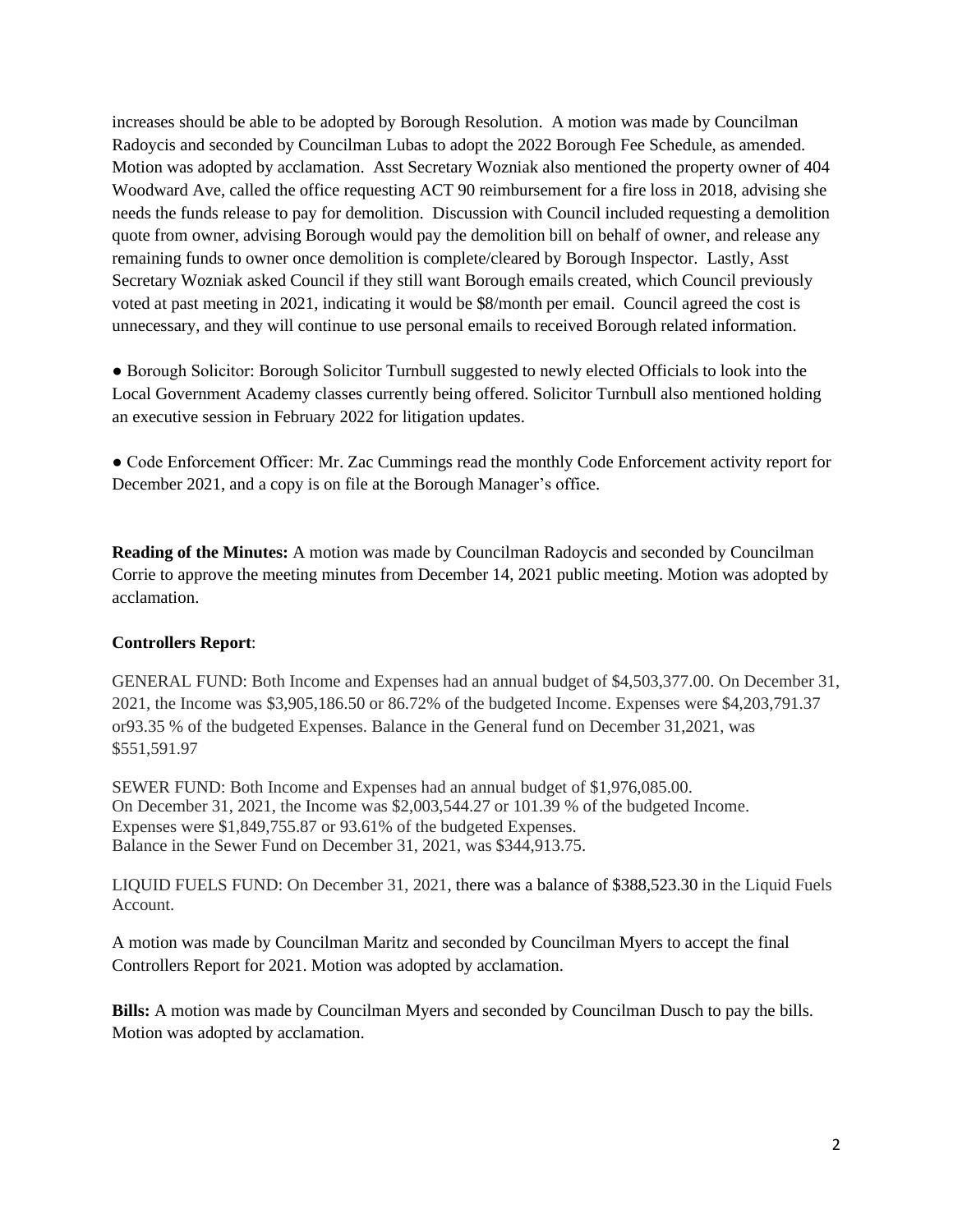### **Agenda Voting:**

- **1.** Public Safety Committee (Chas Maritz, Chair)
	- a. Civil Service Commission Police Department Promotions: A motion was made by Councilman Radoycis and seconded by President Brinza to approve the promotion(s) of Mr. David Finerty from Sergeant to Captain and Mr. Shaun Wiesenback from Patrolman to Sergeant, retro effective date January 10, 2022. Motion was adopted by acclamation. (Oath(s) of Office administered by Mayor Flick)
	- b. Resignation of Civil Service Commission Member A motion was made by Councilman Radoycis and seconded by Councilman Dusch to accept the resignation of Mr. George Mosko, as a Civil Service Commission Member as of January 3, 2022. Motion was adopted by acclamation.

#### **2. Finance and Administration Committee (Nick Radoycis, Chair)**

- a. 2022 Council Committees President Brinza distributed the revised Council Committees List for 2022 to all Councilmembers. President Brinza also mentioned creating a Blight Task Force Committee for 2022, which is not currently on the list of Committees. (nonvoting item)
- b. Waste Management 1-Year Extension Renewal President Brinza explained Waste Management contacted the Borough requesting a 1-year contract renewal with no increase in rate(s) for 2022. A motion was made by Councilman Mixter and seconded by Councilman Radoycis to approve the 1-year contract renewal with Waste Management, at no rate increase. Motion was adopted by acclamation.
- c. COVID-19 Borough Emergency Response Plan President Brinza presented an addendum to the Employee Handbook regarding COVID-19 emergency response of employers for illness in the workplace. A motion was made by Councilman Radoycis and seconded by Councilman Lubas to approve the COVID-19 employee handbook addendum. Motion was adopted by acclamation.
- d. Code Enforcement Vehicle Lease Purchase President Brinza addressed Council regarding the ongoing search for a Code Enforcement vehicle, explaining that no quality vehicle has been found to purchase under the sale price threshold of \$21,000 which Council previously approved at a past meeting. President Brinza asked Council to now consider approving a short-term lease option of a vehicle, for two or three years which would also give Borough time to sell/bid out/trade in other Borough owned vehicles that have no true value and not repairable. Council members questioned what type of vehicle Borough looking to lease, the cost of lease, et al. President Brinza responded possibly another SUV or truck and asked Council to agree on a monthly leasing price not to exceed \$300-\$400/month. President Brinza explained this to be an urgent situation Council needs to move on, as currently the Code Enforcement Officer has no vehicle to do his job and has been borrowing a vehicle from another department when available. Another option was suggested to rent a vehicle for a short time frame until the Borough can confirm a vehicle lease/purchase. President Brinza confirmed he will be working with a car dealership to confirm leasing options for pricing, etc and will have available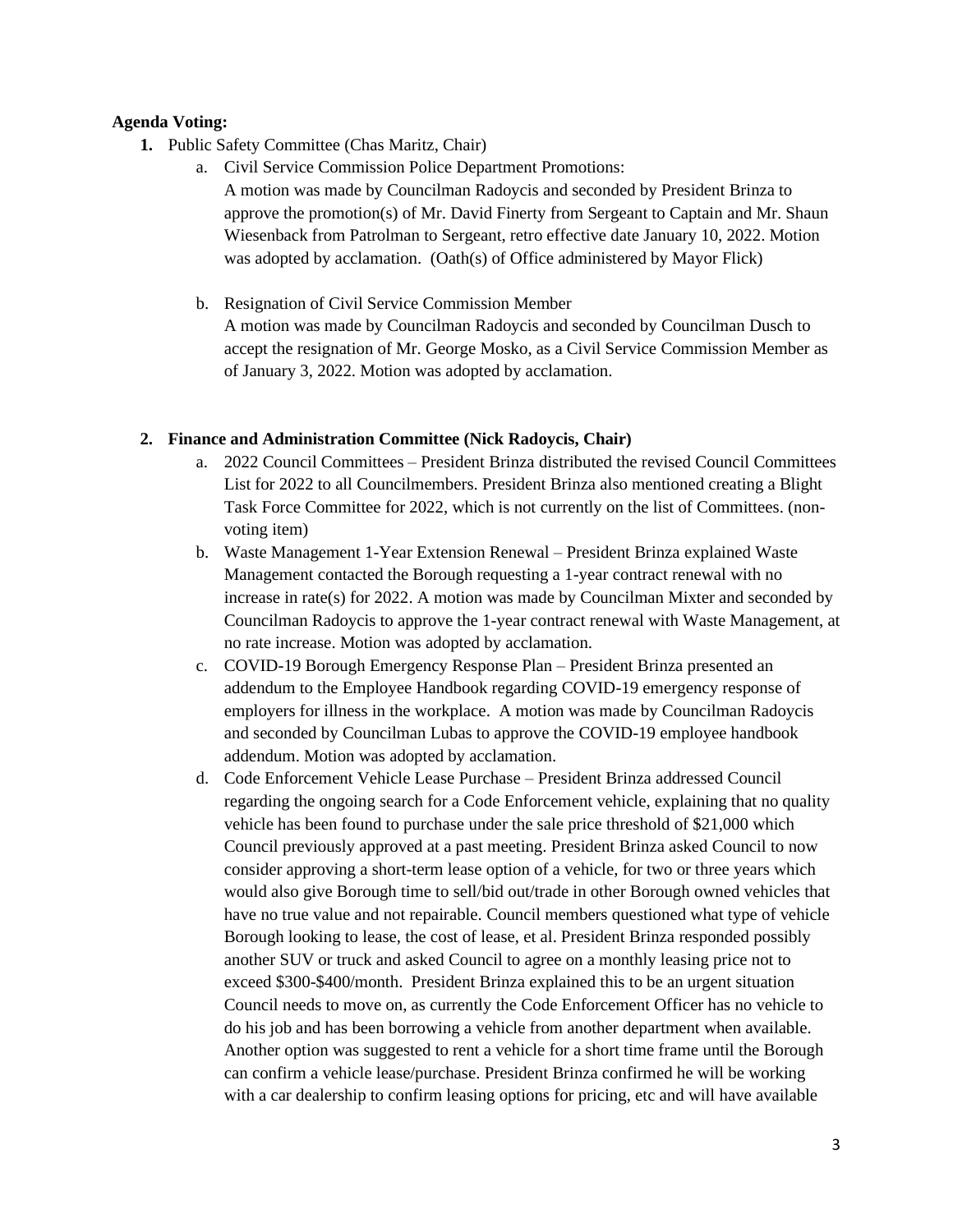for Council as soon as possible. Solicitor Turnbull advised that due to urgent nature of this matter, Council can hold a special meeting in the near future to continue discussion of the vehicle lease vs purchase if Council is not ready to vote at this time and can agree to a future meeting date/time during this meeting for public notice (which would not need legal advertisement). Council and Solicitor confirmed to re-convene for this matter on Tuesday, January 18, 2022 at 7:00 PM.

- e. Purchase Orders for discretionary spending all departments Councilman Radoycis discussed budget monitoring of all departments and suggested that any purchase over \$500.00 is required to obtain a purchase order from the Borough Office prior to purchasing and Council approval during next Council meeting. If purchase order is not obtained, Borough Council can reject payment of the bill. A motion was made by Councilman Radoycis and seconded by Councilman Lubas to require all departments to obtain purchase orders from Borough Office for any cost exceeding \$500.00. Motion was adopted by acclamation.
- f. Controller access to bank accounts, deposits of monies received by the Borough Councilman Radoycis discussed with Council that Controller Beck currently does not have access to electronic records of Borough's banking accounts for review of transactions and made a motion to authorize Controller Beck to have electronic access to all accounts. Councilman Myers seconded the motion. Motion was adopted by acclamation.
- g. Streamlining of Building/Planning/Zoning Permit Applications and Diary of Actions Taken – Councilman Radoycis discussed with Council suggestions for improvement on how the Borough tracks and processes any applications received for permit approvals. Councilman Radoycis suggested that all applications be diary logged with detailed information, assigned an application number, and noted as to who has the application for approval.
- h. Liens of Delinquent Sewer Fees and Water Shutoffs Councilman Radoycis was asking what process has been done for people who do not pay their water/sewer bills as sewr budget shows collection percentage is below projection. Asst Secretary Wozniak explained the Borough does various rounds of delinquent water shut-offs April-October for unpaid sewage bills, which are mostly successful of accounts either being paid in full or on payment arrangements but any property that is marked rental can not be shut off for some rule with Creditech, and those accounts hold very high balances in the thousands. Councilman Radoycis feels we should shut them off regardless and wants to know the reason why those properties are exempt from termination. Councilman Radoycis also feels these properties with high balances should have already been liened. Asst. Secretary Wozniak responded to Councilman Radoycis that Creditech's president in past has approached the Borough about lien filing, but the Borough did not respond with interest to proceed. Asst Secretary Wozniak will set up a meeting with Creditech to discuss the lien filing process and exemption status of rental properties.
- i. Zoning Ordinance Amendment Murals/Parking Update Councilman Radoycis brought up the pending Zoning Ordinance Amendment that Council approved for adoption months back. County recently sent in their feedback, and Ordinance will be legally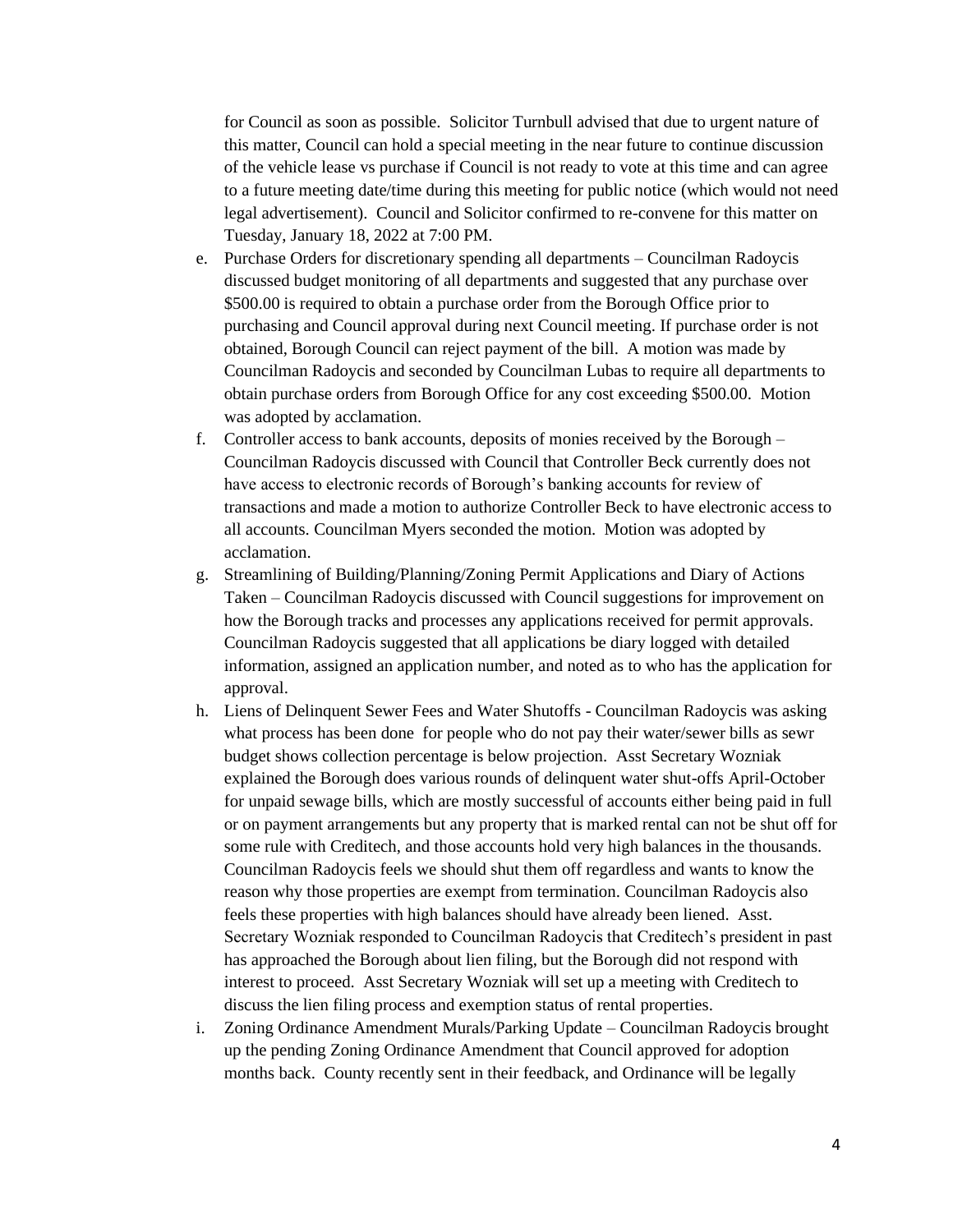advertised by month end. Ordinance will be ready for adoption at February 2022 Council meeting.

# **3. Parks and Recreation Committee (Joseph Mixter, Chair)** – No Report

**4. Real Estate Committee (Nick Radoycis, Chair) –** No Report

## **5. Public Works Committee (Archie Brinza, Chair)**

- a. Employee Changes in the McKees Rocks Street Department: A motion was made by Councilman Radoycis and seconded by Councilman Mixter to accept the resignation of J. Waugh as Street Department Laborer effective January 14, 2022 and hire T. Bazmore as Street Department Laborer effective date January 10, 2022. Motion was adopted by acclamation.
- **6. Borough Association (Craig Myers, Chair)** No Report

## **7. Char-West COG (Joseph Myers, Chair)** –

- a.) A motion was made by Councilman Mixter and seconded by President Brinza to appoint/reappoint Councilman Mixter and Councilman Walker as McKees Rocks Borough's COG representatives. Motion was adopted by acclamation.
- **8. Borough Development (Craig Myers, Chair)** No Report

### **9. Codification Committee (Nick Radoycis, Chair)**

Councilman Radoycis mentioned this committee needs to be reappointed in 2022 and any members who choose to join be ready to put forth effort.

### **Old Business**

Councilman Radoycis presented various items for status updates including:

- a.) Reed Building Supply 441 Robb Street Project A motion was made by Councilman Radoycis and seconded by Councilman Corrie to approve the land development plans of Reed Building Supply Warehouse Project, contingent upon NIRA compliance and Developer's Agreement. Motion was adopted by acclamation.
- b.) Status of Carson Street Ext. finances and construction dates follow-up with Engineer Evan
- c.) Status of Bond Refunding and control of Sinking Fund Councilman Radoycis is questioning what account of the Borough is considered the sinking fund and who has control of any funds in the account. – Solicitor Turnbull to follow up
- d.) Status of Police Mutual Aid Agreement follow-up with Chief Deliman
- e.) Status of Employee Handbook and development of non-union/non-contract pension plan -Asst Secretary Wozniak confirmed employee handbooks have been ordered for print and will be